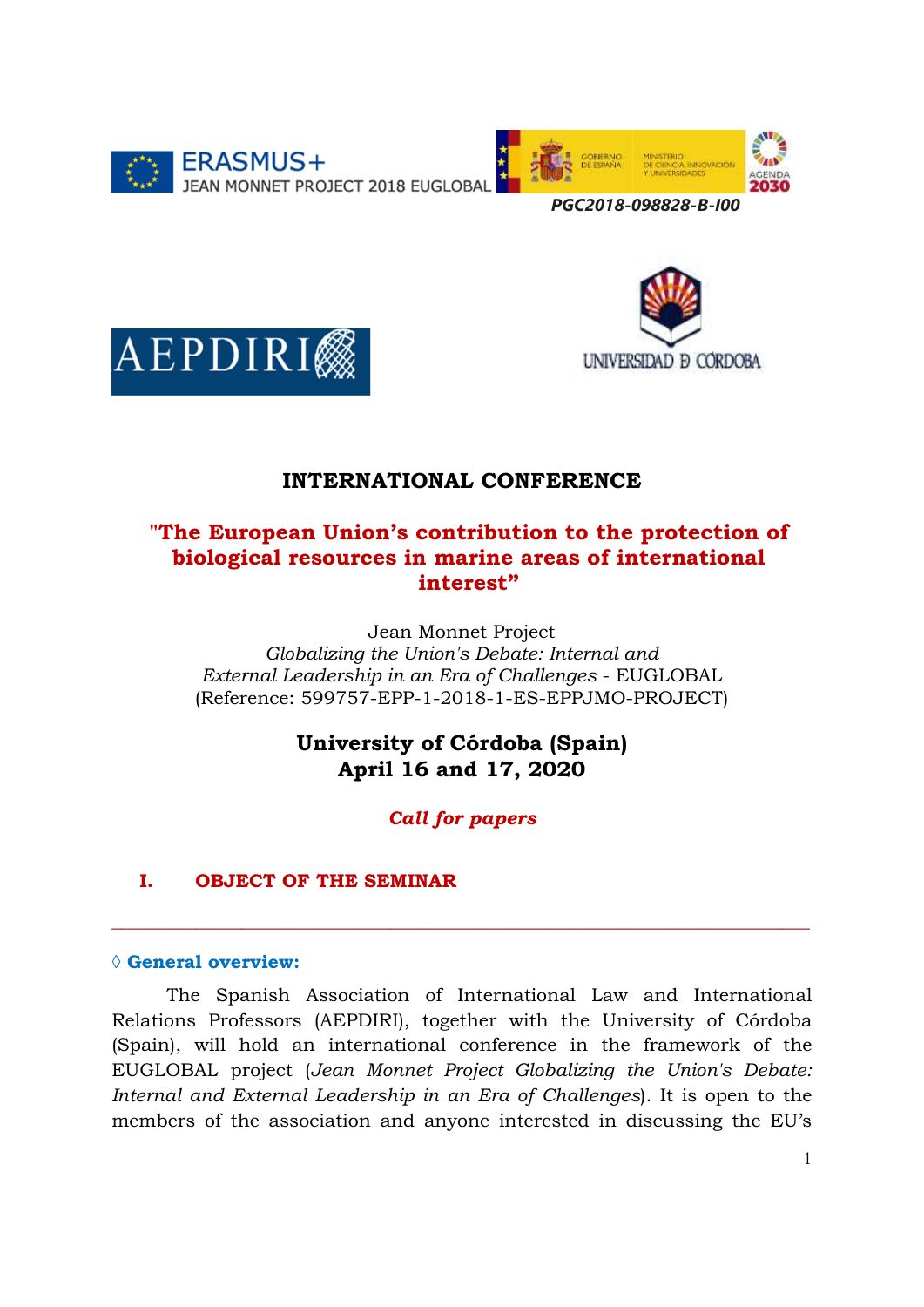contribution to the protection of biological resources in marine areas of international interest.

There will be four panels, each including two conferences and three papers.

The first panel will address the protection of fishery resources in the exclusive economic zone, assessing whether the EEZ has served the purpose of preserving marine living resources.

The second panel will examine the protection of fishery resources in the high seas from a regulatory and practical perspective.

The third panel will focus on the conservation and sustainable use of biological diversity in areas beyond national jurisdiction, including the UNCLOS instrument currently under negotiation.

The fourth panel will study the environmental problems affecting the protection of biological resources in the polar areas.

## ◊ Conference themes:

Submissions (in Spanish, English, French or Italian) may address any subject within the panels' themes and the specific scope of the conference.

### II. SUBMISSION AND ASSESSMENT CRITERIA

#### $\Diamond$  Formal requirements:

Submissions must be sent in Word format before December 8, 2019, to the following email address: congresocordobamar@aepdiri.org (specifying "comunicación-congreso" in the subject title of your email).

\_\_\_\_\_\_\_\_\_\_\_\_\_\_\_\_\_\_\_\_\_\_\_\_\_\_\_\_\_\_\_\_\_\_\_\_\_\_\_\_\_\_\_\_\_\_\_\_\_\_\_\_\_\_\_\_\_\_\_\_\_\_\_\_\_\_\_\_\_\_\_\_\_\_\_

Submissions must include a clear, concise and well-structured abstract (max. 5,000 words) identifying the topic of the paper and 3-5 keywords, without any indication of the author's name.

A separate document should include the title of the paper, the author's name and surname(s), home university, academic/professional position, and an indication of whether the author is a member of the AEPDIRI. An abbreviated CV will be attached to this separate document.

## ◊ Scientific Committee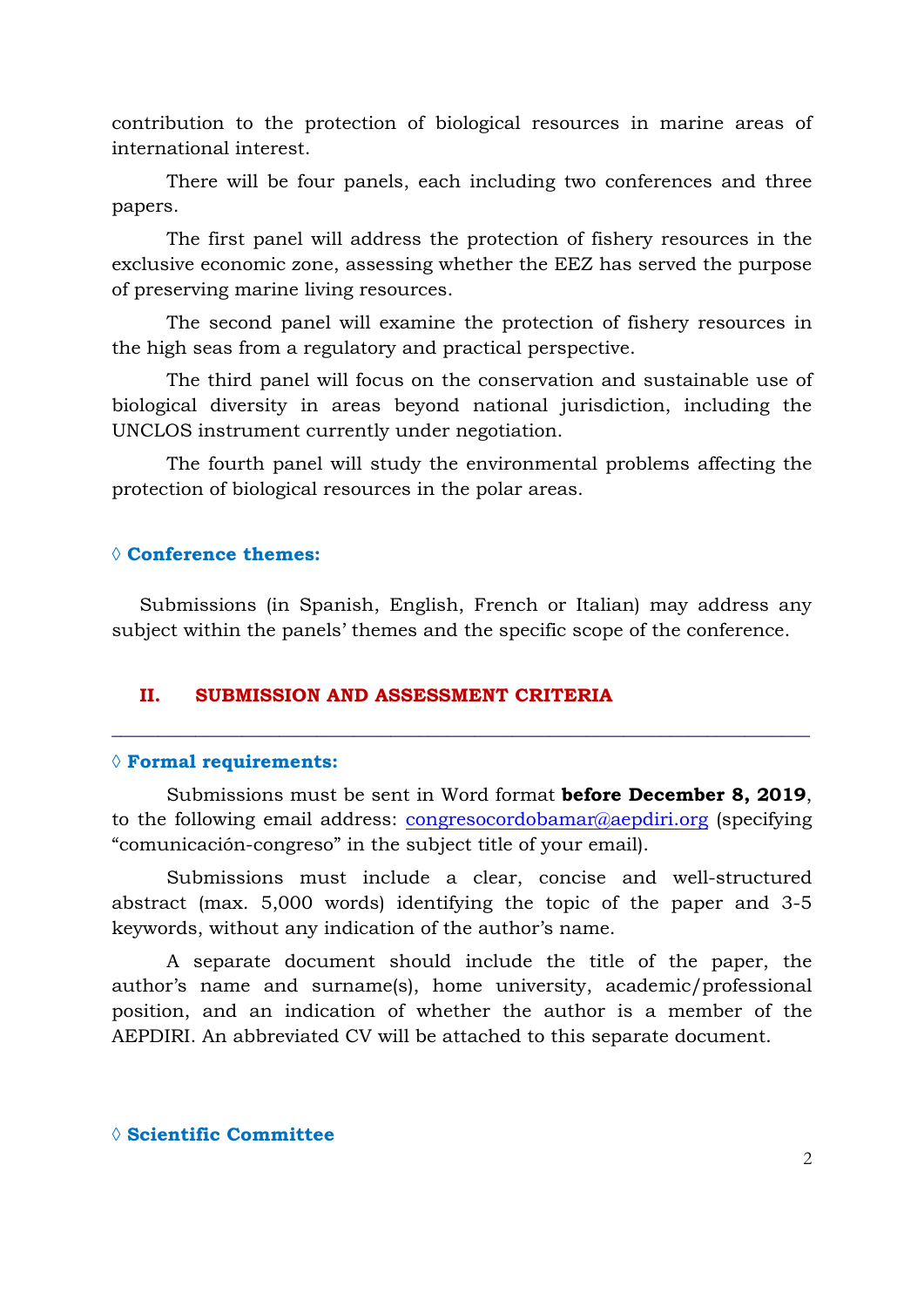The Scientific Committee in charge of the selection process is comprised of the following members:

Prof. Laura Carballo Piñeiro (World Maritime University)

Prof. Miguel García García-Revillo (University of Córdoba)

Prof. Gabriela A. Oanta (University of A Coruña)

Prof. Eulalia W. Petit de Gabriel (University of Seville)

Prof. Eva María Vázquez Gómez (University of Córdoba).

### ◊ Content and assessment:

The Scientific Committee will assess the papers based on the following criteria:

- 1. Relevance of the topic.
- 2. Quality of the approach and the abstract.
- 3. Originality.

## ◊ Deadlines and selection

Submissions must be sent before December 8, 2019 to the following email address: congresocordobamar@aepdiri.org. We will shortly reply with confirmation of receipt.

Before January 15, 2020, we will send an email notifying whether the paper is accepted or not, and (if yes) whether it has been selected for its oral presentation at the conference. The selected authors will be invited to submit full papers to be considered for publication.

Full papers, which will be subject to review, shall meet the style guide of the REDI, and must be submitted to the same email address (congresocordobamar@aepdiri.org) **before July 15, 2020**. The edited volume will be published by Tirant lo Blanch.

## III. GRANTS PROVIDED BY AEPDIRI

The Organization will not cover travel and accommodation expenses for speakers. However, AEPDIRI will grant up to  $\epsilon$ 150 for authors selected for oral presentation coming from European universities other than the University of Córdoba. Payment will be made in the weeks immediately following the conference.

\_\_\_\_\_\_\_\_\_\_\_\_\_\_\_\_\_\_\_\_\_\_\_\_\_\_\_\_\_\_\_\_\_\_\_\_\_\_\_\_\_\_\_\_\_\_\_\_\_\_\_\_\_\_\_\_\_\_\_\_\_\_\_\_\_\_\_\_\_\_\_\_\_\_\_